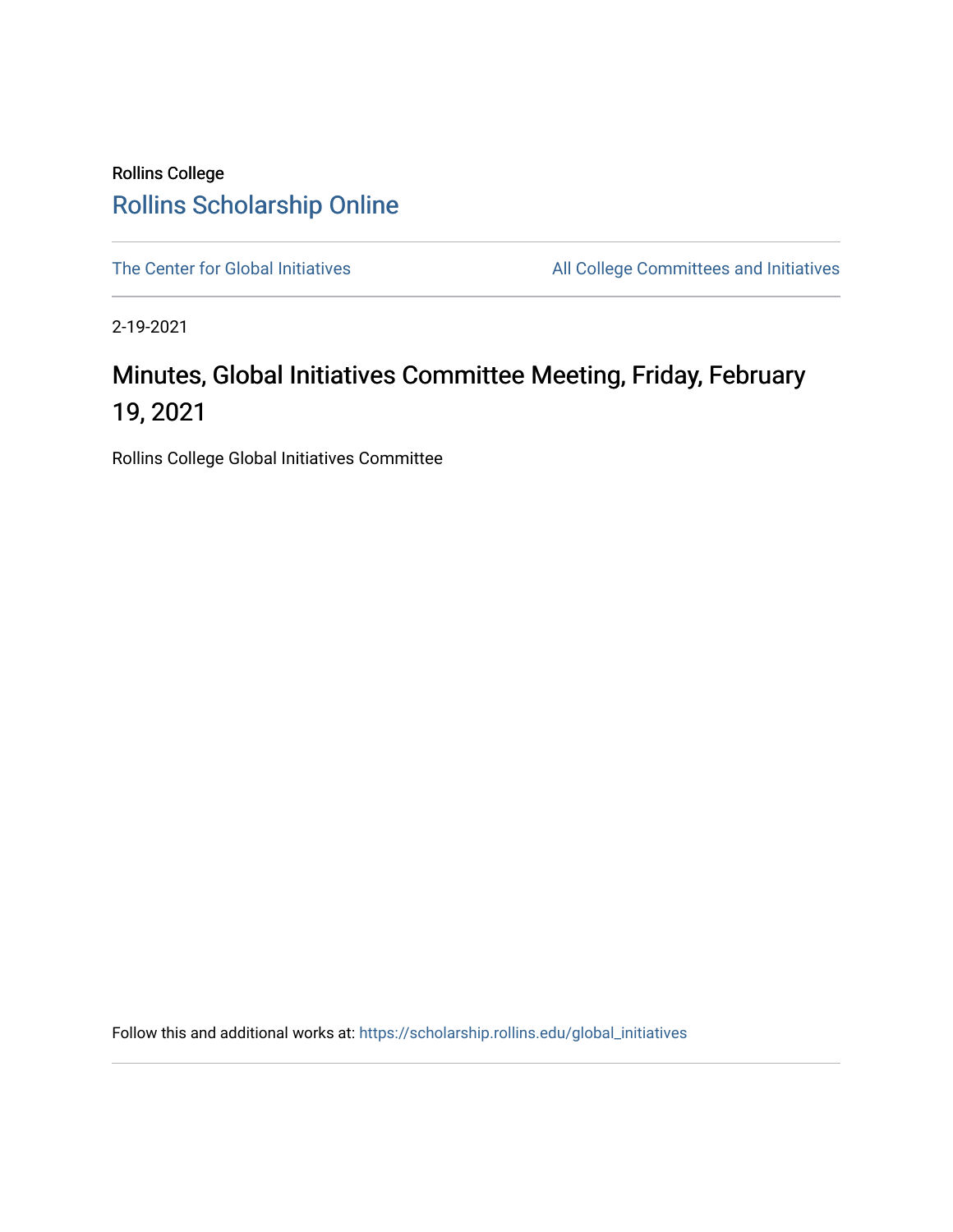Global Initiatives Committee Meeting Minutes 2-19-2021

In attendance: Giselda Beaudin, Doragnes Bradshaw, Ed Bustos, Valerie Cepero, Zackary Gilmore, Jim Johnson, Blake Robinson, Marc Sardy

- Approval of January meeting minutes
	- $\circ$  Following broad discussion of the proposed changes and grant goals, we agreed to the following:
		- Shift to the new proposed staff eligibility guidelines: Full-time staff who have worked at Rollins for at least a year, with the endorsement of the supervisor.
		- Rewrite the current grant criteria to emphasize: All applicants must make it clear in the grant application how this grant contributes to the grant goals and college mission.
		- Include the College mission with the grant goals.
	- $\circ$  Giselda will create a draft rewrite of the grant goals/criteria and eligibility and will send it out to everyone for feedback.
- Giselda and Jim presented at the CLA faculty meeting on 2-18 to share updates from International Programs and Global Initiatives
	- $\circ$  Nancy Chick offered to help promote Global Initiatives grants, event and initiatives. Moving forward we will submit these to her newsletter which will help us publicize RIG grants and other activities.
	- o No other concerns or questions raised
- Updates on Global Experiences Index
	- $\circ$  Giselda and Doragnes shared the index with Holt Graduate Directors on 2-17 and received a very positive response.
	- $\circ$  Giselda will be sharing the index with Holt Undergraduate Directors next week.
	- $\circ$  The student-facing version is in progress graphic map of a student's path to global citizenship
	- $\circ$  Zackary shared the index with anthropology faculty and there was interest in using it for programmatic assessment of global learning
	- $\circ$  Blake has added it to the agenda for the library meeting in March and is hoping to discuss how it can be used for resources and library purchases
- Announcement: New class taught by Wenxian Zhang: Dynamics of the Asian Community in the 21st Century: An Interdisciplinary Study on the Past, Present and Future of Asia. Cross-listed for CLA and Holt and counts for Holt Global Citizenship Leadership/Civic Knowledge requirements. Please help spread the word.
- Proposal for CLA Semester Program Portfolio Revisions
	- o Has been approved by CLA/Holt study abroad sub-committee
	- $\circ$  Seeking approval from full committee before beginning next steps to institute the proposed changes
	- $\circ$  IP will work with relevant faculty and departments before finalizing the program closures list. They would then go forward in a batch to the CLA Curriculum committee for review.
	- $\circ$  New programs would go through a full, individual proposal process and approval process through the CLA curriculum committee.
	- o Concerns were raised about the closures in relation to INB majors.